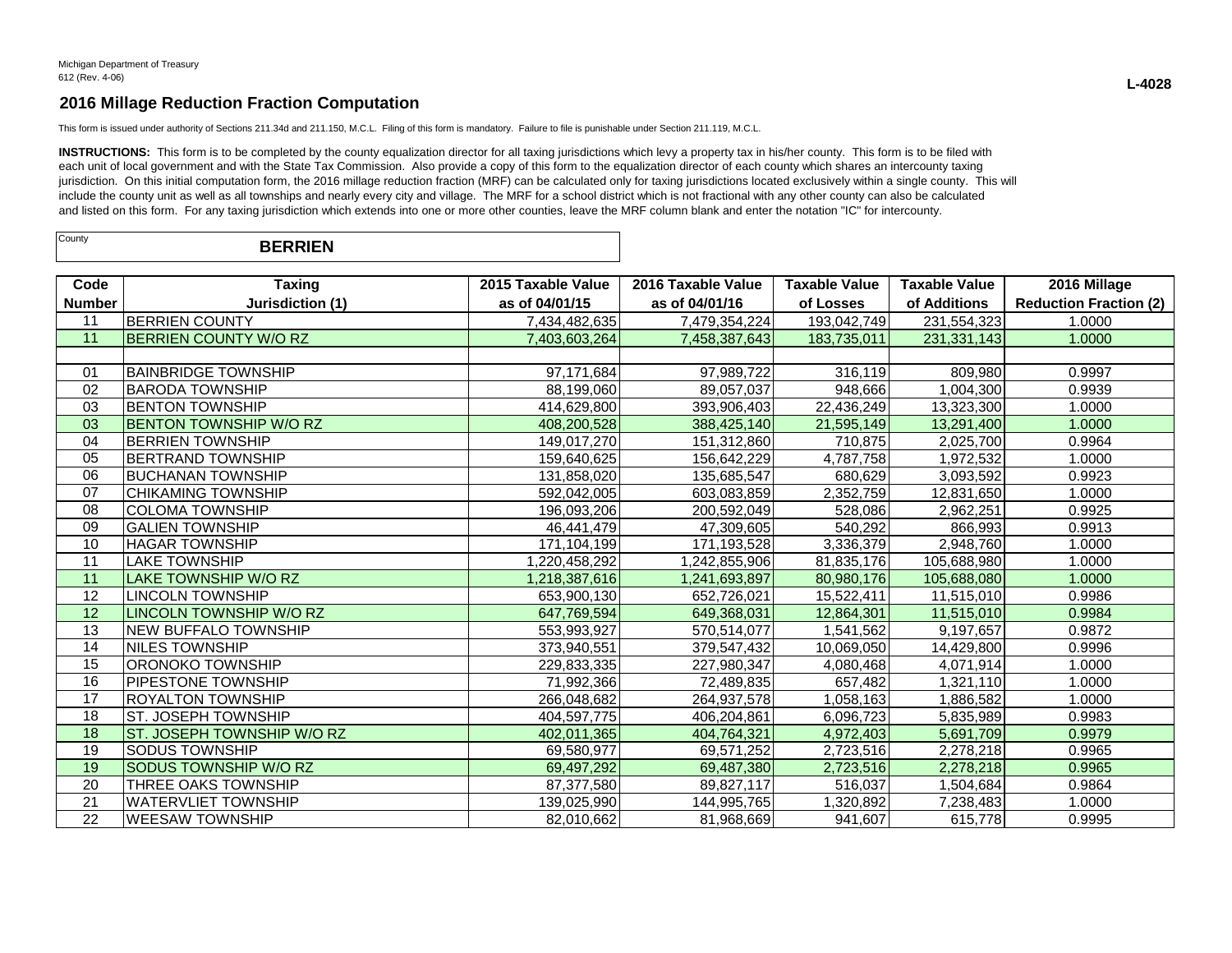This form is issued under authority of Sections 211.34d and 211.150, M.C.L. Filing of this form is mandatory. Failure to file is punishable under Section 211.119, M.C.L.

INSTRUCTIONS: This form is to be completed by the county equalization director for all taxing jurisdictions which levy a property tax in his/her county. This form is to be filed with each unit of local government and with the State Tax Commission. Also provide a copy of this form to the equalization director of each county which shares an intercounty taxing jurisdiction. On this initial computation form, the 2016 millage reduction fraction (MRF) can be calculated only for taxing jurisdictions located exclusively within a single county. This will include the county unit as well as all townships and nearly every city and village. The MRF for a school district which is not fractional with any other county can also be calculated and listed on this form. For any taxing jurisdiction which extends into one or more other counties, leave the MRF column blank and enter the notation "IC" for intercounty.

| County<br><b>BERRIEN</b> |  |  |
|--------------------------|--|--|
|--------------------------|--|--|

| Code          | <b>Taxing</b>                    | 2015 Taxable Value | 2016 Taxable Value | <b>Taxable Value</b> | <b>Taxable Value</b> | 2016 Millage                  |  |  |
|---------------|----------------------------------|--------------------|--------------------|----------------------|----------------------|-------------------------------|--|--|
| <b>Number</b> | Jurisdiction (1)                 | as of 04/01/15     | as of 04/01/16     | of Losses            | of Additions         | <b>Reduction Fraction (2)</b> |  |  |
|               |                                  |                    |                    |                      |                      |                               |  |  |
| 50            | BENTON HARBOR CITY               | 129, 167, 367      | 125,353,169        | 6,597,906            | 2,279,550            | 0.9989                        |  |  |
| 50            | <b>BENTON HARBOR CITY W/O RZ</b> | 126,898,048        | 123,105,076        | 6,595,446            | 2,279,550            | 0.9987                        |  |  |
| 56            | <b>BRIDGMAN CITY</b>             | 102,943,293        | 102,649,476        | 2,035,586            | 3,239,688            | 1.0000                        |  |  |
| 56            | <b>BRIDGMAN CITY W/O RZ</b>      | 102,425,293        | 102,129,922        | 2,035,586            | 3,239,688            | 1.0000                        |  |  |
| 58            | <b>BUCHANAN CITY</b>             | 85,314,709         | 85,380,824         | 1,764,266            | 2,654,578            | 1.0000                        |  |  |
| 60            | <b>COLOMA CITY</b>               | 33,889,659         | 33,624,078         | 680,789              | 464,100              | 1.0000                        |  |  |
| 60            | <b>COLOMA CITY W/O RZ</b>        | 33,518,461         | 33,440,178         | 455,689              | 418,000              | 1.0000                        |  |  |
| 62            | <b>NEW BUFFALO CITY</b>          | 214,462,154        | 219,576,356        | 641,162              | 2,433,906            | 0.9877                        |  |  |
| 70            | NILES CITY                       | 193,881,286        | 188,009,707        | 6,053,652            | 2,891,268            | IC.                           |  |  |
| 76            | ST. JOSEPH CITY                  | 447,542,250        | 446,058,125        | 10,611,908           | 9,351,506            | 1.0000                        |  |  |
| 76            | ST. JOSEPH CITY W/O RZ           | 437,121,975        | 439,568,765        | 7,010,260            | 9,351,506            | 1.0000                        |  |  |
| 78            | <b>WATERVLIET CITY</b>           | 28,324,302         | 28,310,790         | 1,656,581            | 816,464              | 0.9728                        |  |  |
|               |                                  |                    |                    |                      |                      |                               |  |  |
| 30            | <b>BARODA VILLAGE</b>            | 17,086,613         | 16,419,408         | 888,746              | 217,500              | 1.0000                        |  |  |
| 32            | <b>BERRIEN SPRINGS VILLAGE</b>   | 43,872,985         | 43,453,418         | ,360,896             | 873,700              | 1.0000                        |  |  |
| 34            | <b>EAU CLAIRE VILLAGE</b>        | 11,640,388         | 11,209,236         | 415,003              | 82,810               | 1.0000                        |  |  |
| 37            | <b>GALIEN VILLAGE</b>            | 8,595,986          | 8,732,613          | 108,454              | 216,651              | 0.9997                        |  |  |
| 39            | <b>GRAND BEACH VILLAGE</b>       | 120,304,256        | 124,991,478        | 78,122               | 2,386,920            | 0.9835                        |  |  |
| 41            | <b>MICHIANA VILLAGE</b>          | 69,114,400         | 70,274,161         | 160,041              | 698,800              | 0.9940                        |  |  |
| 43            | SHOREHAM VILLAGE                 | 57,724,077         | 58,851,196         | 38,110               | 493,510              | 0.9915                        |  |  |
| 45            | STEVENSVILLE VILLAGE             | 41,435,548         | 40,040,114         | 1,916,184            | 701,800              | 1.0000                        |  |  |
| 45            | STEVENSVILLE VILLAGE W/O RZ      | 40,115,408         | 39,234,054         | 1,414,804            | 701,800              | 1.0000                        |  |  |
| 47            | THREE OAKS VILLAGE               | 37,030,737         | 37,732,450         | 307,967              | 1,074,960            | 1.0000                        |  |  |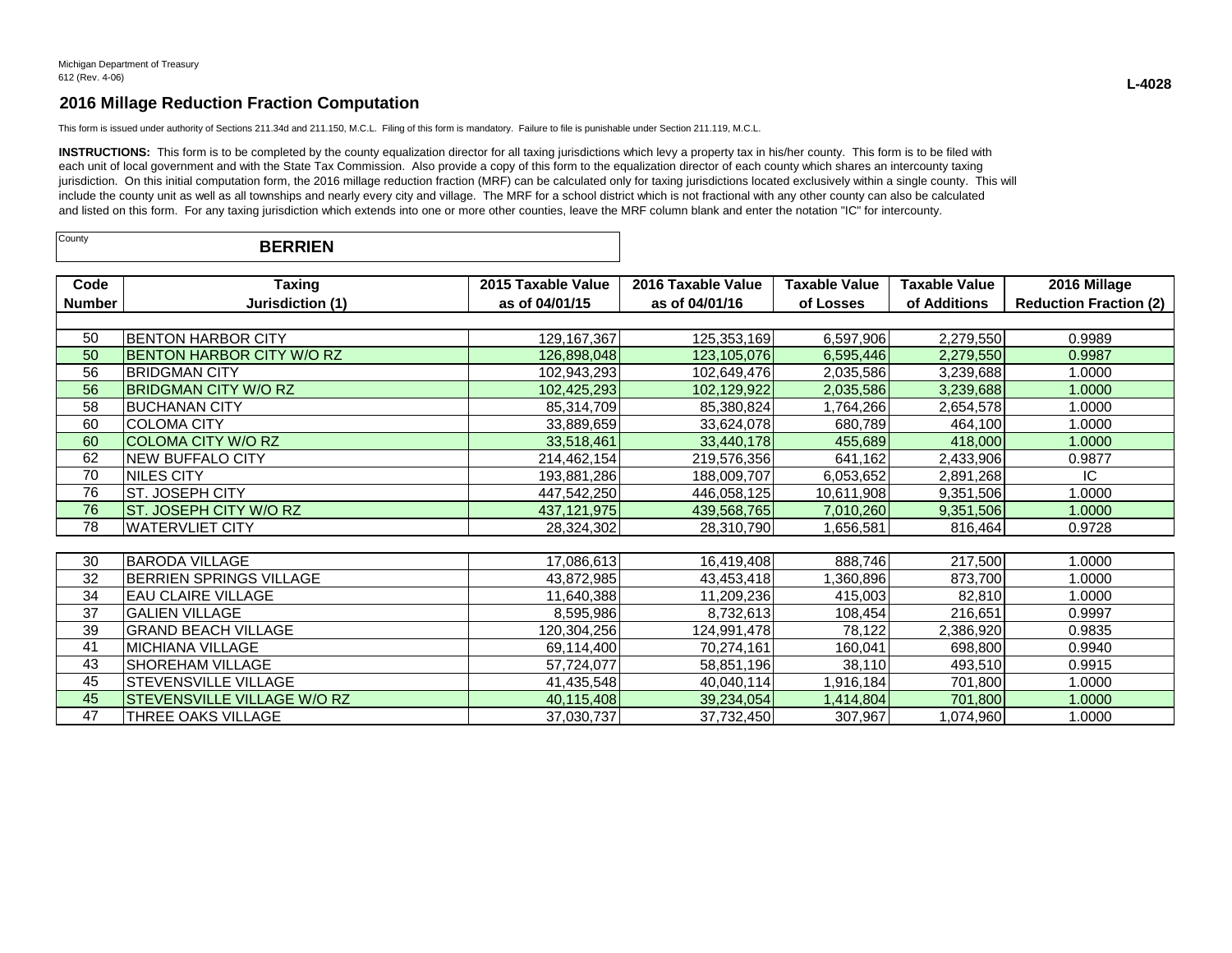This form is issued under authority of Sections 211.34d and 211.150, M.C.L. Filing of this form is mandatory. Failure to file is punishable under Section 211.119, M.C.L.

INSTRUCTIONS: This form is to be completed by the county equalization director for all taxing jurisdictions which levy a property tax in his/her county. This form is to be filed with each unit of local government and with the State Tax Commission. Also provide a copy of this form to the equalization director of each county which shares an intercounty taxing jurisdiction. On this initial computation form, the 2016 millage reduction fraction (MRF) can be calculated only for taxing jurisdictions located exclusively within a single county. This will include the county unit as well as all townships and nearly every city and village. The MRF for a school district which is not fractional with any other county can also be calculated and listed on this form. For any taxing jurisdiction which extends into one or more other counties, leave the MRF column blank and enter the notation "IC" for intercounty.

| County<br><b>BERRIEN</b> |  |
|--------------------------|--|
|--------------------------|--|

| Code   | raxinc       | $-2015$ $^{-1}$<br><b>Value</b><br><b>Faxable</b> | $-2016$ $^{-1}$<br>. Taxabir<br><b>Value</b> | Value<br>Taxable | Value<br><b>Taxable</b>                   | 16 Millage<br>2016                       |
|--------|--------------|---------------------------------------------------|----------------------------------------------|------------------|-------------------------------------------|------------------------------------------|
| Number | Jurisdiction | AINA IA                                           | . <u>.</u><br>04/01<br><br>้ เ ต             | _osses           | $\mathbf{r}$ . The set<br>Additions<br>О1 | $\sim$<br>Ernetier<br>duction<br>Rea<br> |

(1) See "New Instructions for Local School Districts" contained in the instructions for L-4025.

(2) If this calculation results in a number greater than 1.0000, enter 1.0000.

| 111010 BENTON HARBOR SCHOOLS--ALL       | 727,129,800   | 704,253,793   | 32,687,248   | 19,314,749  | 1.0000                |
|-----------------------------------------|---------------|---------------|--------------|-------------|-----------------------|
| 11010 BENTON HARBOR SCHOOLS--ALL W/O RZ | 718,347,524   | 696,440,565   | 31,843,688   | 19,282,849  | 1.0000                |
| 11240 BERRIEN SPRINGS SCHOOLS--ALL      | 349,208,977   | 349,578,998   | 4,383,969    | 5,679,448   | 1.0000                |
| 11210 BRANDYWINE SCHOOLS--ALL           | 199,893,808   | 201,511,293   | 8,054,604    | 8,587,600   | IC.                   |
| 11340 BRIDGMAN SCHOOLS--ALL             | 306,493,899   | 1,328,167,242 | 84, 141, 447 | 108,736,088 | 1.0000                |
| 11340 BRIDGMAN SCHOOLS--ALL W/O RZ      | 1,303,905,223 | 1,326,485,679 | 83,286,447   | 108,735,188 | 1.0000                |
| 11310 BUCHANAN SCHOOLS--ALL             | 305,006,639   | 359,814,651   | 5,828,034    | 60,846,425  | 1.0000                |
| l11330 COLOMA SCHOOLS--ALL              | 376,821,722   | 379,842,927   | 4,219,258    | 5,335,683   | IC.                   |
| 11330 COLOMA SCHOOLS--ALL W/O RZ        | 376,450,524   | 379,659,027   | 3,994,158    | 5,289,583   | IС                    |
| 11250 EAU CLAIRE SCHOOLS--ALL           | 109,967,923   | 110,818,629   | 796,828      | 1,510,518   | IC                    |
| 11034 GALIEN SCHOOLS -- ALL (DEBT ONLY) |               | 103,090,519   |              | 103,090,519 | for debt purpose only |
| 11030 LAKESHORE SCHOOLS--ALL            | 767,371,617   | 766,908,454   | 16,748,249   | 12,886,070  | 0.9985                |
| 11030 LAKESHORE SCHOOLS--ALL W/O RZ     | 761,241,081   | 763,550,464   | 14,090,139   | 12,886,070  | 0.9983                |
| 11200 NEW BUFFALO SCHOOLS--ALL          | 865,478,372   | 888,725,492   | 2,447,858    | 13,764,963  | 0.9893                |
| 11300 NILES SCHOOLS--ALL                | 410,979,288   | 407,641,951   | 9,712,435    | 8,951,868   | IC.                   |
| 11830 RIVER SCHOOLS--ALL                | 6,752,396     | 6,797,390     | 51,300       | 41,800      | 0.9949                |
| 111033 RIVER VALLEY SCHOOLS--ALL        | 681,651,453   | 744,016,520   | 4,028,258    | 63,731,854  | 0.9991                |
| 11670 RIVERSIDE SCHOOLS--ALL            | 14,288,178    | 14,317,838    | 333,980      | 280,230     | 0.9970                |
| 11020 ST. JOSEPH SCHOOLS--ALL           | 989,658,311   | 988,879,327   | 16,050,378   | 16,023,884  | 1.0000                |
| 11020 ST. JOSEPH SCHOOLS--ALL W/O RZ    | 976,651,626   | 980,949,427   | 11,324,410   | 15,879,604  | 1.0000                |
| 11320 WATERVLIET SCHOOLS--ALL           | 217,010,467   | 223,706,528   | 3,054,643    | 8,581,952   | IC.                   |
|                                         |               |               |              |             |                       |
| 14020 DOWAGIAC SCHOOLS--ALL             | 3,406,913     | 3,429,450     | 506          | 12,863      | IC.                   |
| 80040 COVERT SCHOOLS--ALL               | 941,049       | 943,741       |              |             | IC                    |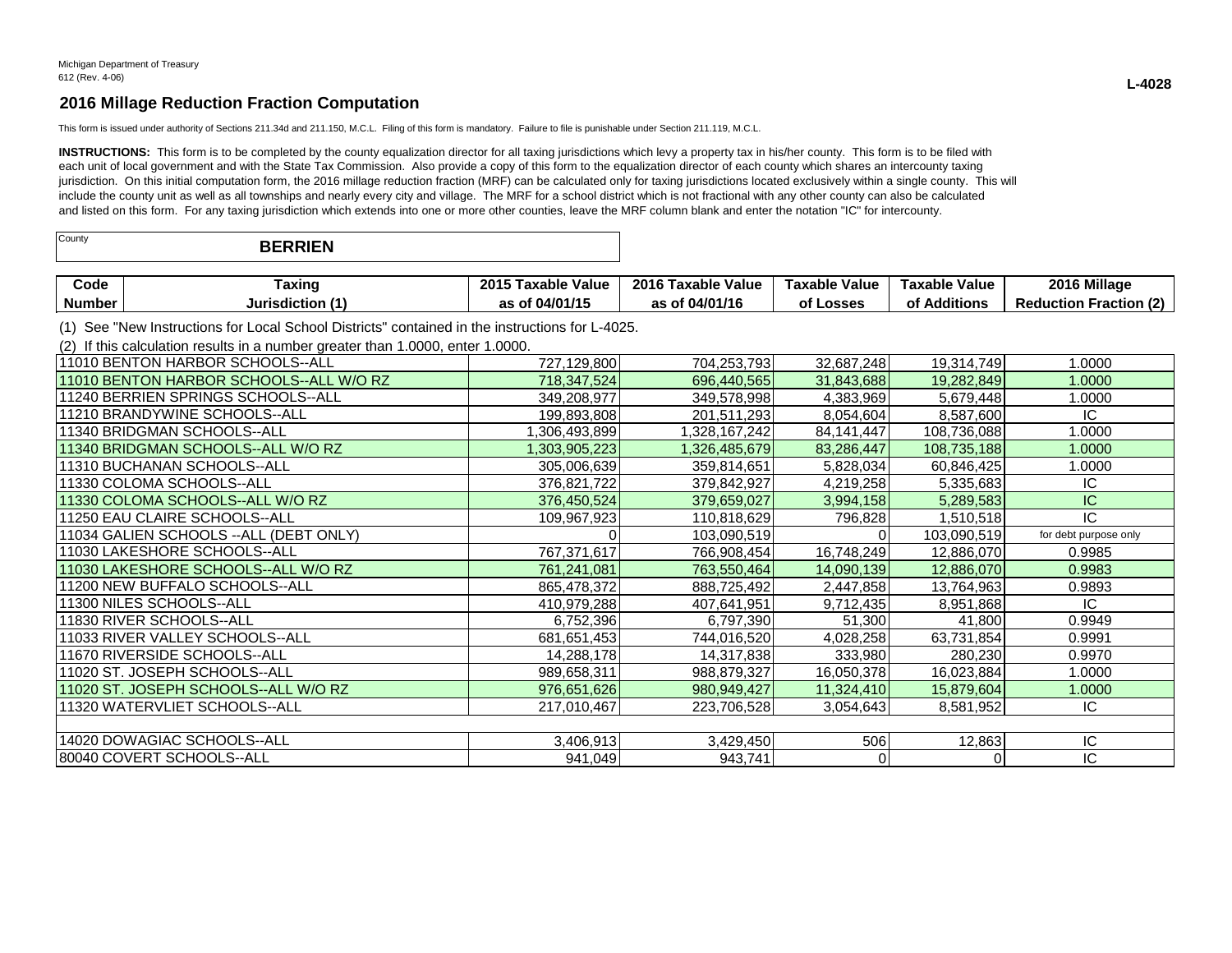This form is issued under authority of Sections 211.34d and 211.150, M.C.L. Filing of this form is mandatory. Failure to file is punishable under Section 211.119, M.C.L.

INSTRUCTIONS: This form is to be completed by the county equalization director for all taxing jurisdictions which levy a property tax in his/her county. This form is to be filed with each unit of local government and with the State Tax Commission. Also provide a copy of this form to the equalization director of each county which shares an intercounty taxing jurisdiction. On this initial computation form, the 2016 millage reduction fraction (MRF) can be calculated only for taxing jurisdictions located exclusively within a single county. This will include the county unit as well as all townships and nearly every city and village. The MRF for a school district which is not fractional with any other county can also be calculated and listed on this form. For any taxing jurisdiction which extends into one or more other counties, leave the MRF column blank and enter the notation "IC" for intercounty.

| County | <b>BERRIEN</b><br>DL. |
|--------|-----------------------|
|        |                       |

| Code                     | <b>Taxing</b>                  | 2015 Taxable Value | 2016 Taxable Value | <b>Taxable Value</b> | Taxable Value | 2016 Millage                  |
|--------------------------|--------------------------------|--------------------|--------------------|----------------------|---------------|-------------------------------|
| <b>Number</b>            | Jurisdiction (1)               | as of 04/01/15     | as of 04/01/16     | of Losses            | of Additions  | <b>Reduction Fraction (2)</b> |
|                          |                                |                    |                    |                      |               |                               |
| $--$                     | <b>BRESA</b>                   | 7,430,134,673      | 7,474,981,033      | 193,042,243          | 231,541,460   | IС                            |
| $- -$                    | <b>BRESA W/O RZ</b>            | 7,399,255,302      | 7,454,014,452      | 183,734,505          | 231,318,280   | IC                            |
| $--$                     | LEWIS CASS ISD                 | 3,406,913          | 3,429,450          | 506                  | 12,863        | IC                            |
| $- -$                    | VAN BUREN ISD                  | 941,049            | 943,741            |                      |               | IC                            |
|                          |                                |                    |                    |                      |               |                               |
| $--$                     | <b>BERRIEN SPRINGS LIBRARY</b> | 229,833,335        | 227,980,347        | 4,080,468            | 4,071,914     | 1.0000                        |
| $\overline{\phantom{a}}$ | IBUCHANAN LIBRARY              | 302,283,618        | 304,745,489        | 5,652,214            | 8,030,636     | 1.0000                        |
| $\overline{\phantom{a}}$ | <b>COLOMA LIBRARY</b>          | 229,982,865        | 234,216,127        | 1,208,875            | 3,426,351     | 0.9942                        |
| $- -$                    | <b>COLOMA LIBRARY W/O RZ</b>   | 229,611,667        | 234,032,227        | 983,775              | 3,380,251     | 0.9942                        |
| --                       | DOWAGIAC LIBRARY               | 2,551,439          | 2,571,526          | 407                  | 12,863        | IC                            |
| $\overline{\phantom{a}}$ | IEAU CLAIRE LIBRARY            | 221,009,636        | 223,802,695        | 1,368,357            | 3,346,810     | 0.9993                        |
| $- -$                    | <b>NEW BUFFALO LIBRARY</b>     | 768,456,081        | 790,090,433        | 2,182,724            | 11,631,563    | 0.9873                        |
| $--$                     | INILES LIBRARY                 | 527,550,082        | 526,212,260        | 15,931,194           | 16,197,068    | IC.                           |
| $\overline{\phantom{a}}$ | ST. JOSEPH CITY DDA            | 26,635,422         | 26,157,626         | 118,443              | 269,499       | 1.0000                        |
| $\overline{\phantom{a}}$ | ST JOSEPH RUBBISH              | 404,597,775        | 406,204,861        | 6,096,723            | 5,835,989     | 0.9983                        |
| $- -$                    | IST JOSEPH RUBBISH W/O RZ      | 402,011,365        | 404,764,321        | 4,972,403            | 5,691,709     | 0.9979                        |